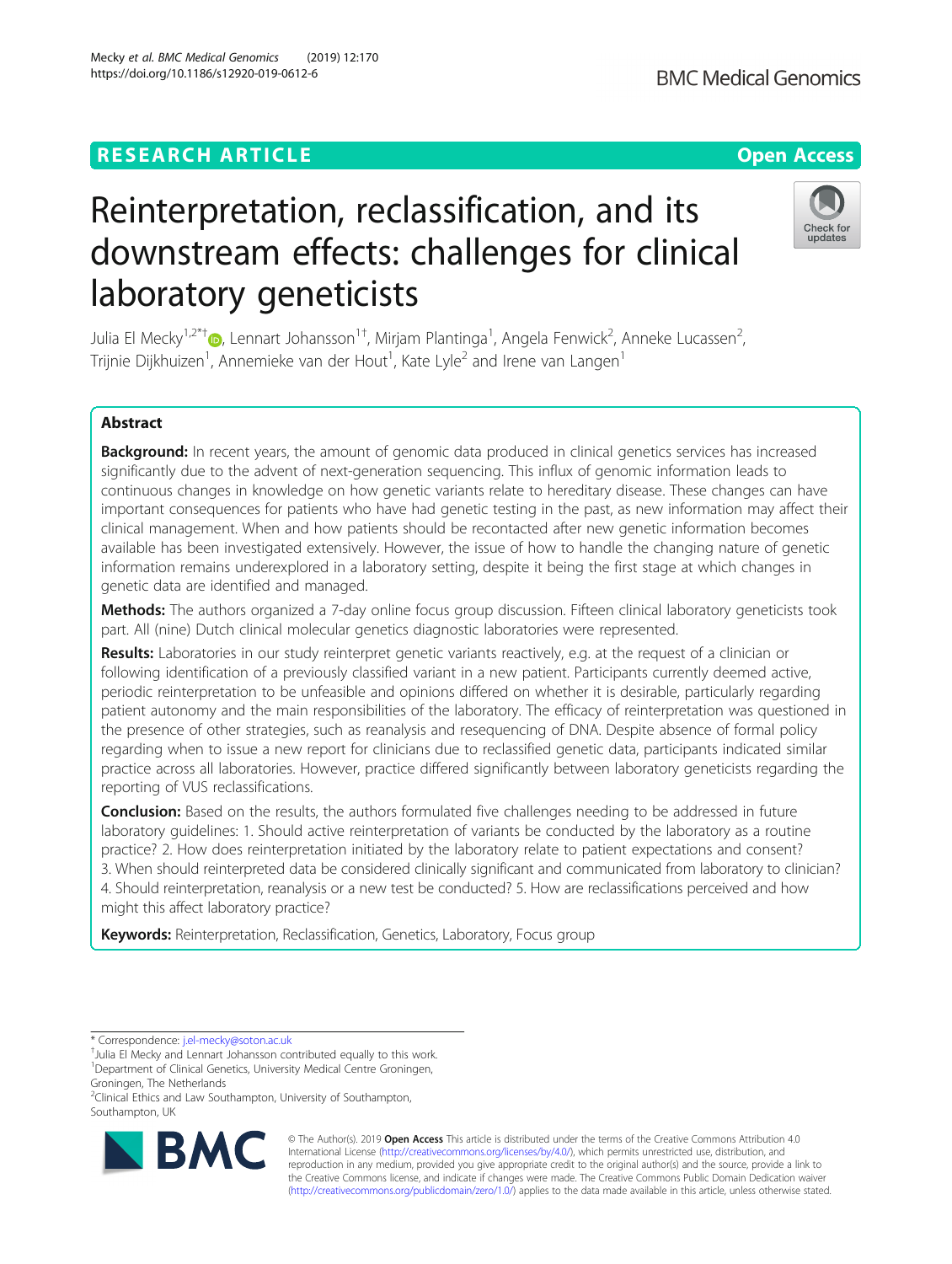# <span id="page-1-0"></span>Introduction

In recent years, the amount of genomic data produced in clinical genetics services has increased significantly due to the advent of next-generation sequencing. This influx of genomic information not only leads to an increased diagnostic yield, but also results in a continuous redrawing of connections between genetic variants and genetic conditions. This is demonstrated by the fact that many variants have been reinterpreted and reclassified (Table 1) to either more or less pathogenic than previously thought [\[28](#page-8-0)] and new genes and variants are continuously identified to potentially play a role in the development of medical conditions [[2](#page-8-0), [16,](#page-8-0) [19,](#page-8-0) [26\]](#page-8-0). The changing nature of genetic knowledge can have important consequences for patients who have had genetic testing in the past, as new information on genetic variants may affect their clinical management. It has been investigated extensively when and how patients need to be recontacted when new genetic information becomes available, both in clinical and in research contexts ([[5](#page-8-0), [14,](#page-8-0) [15,](#page-8-0) [21\]](#page-8-0); Carrieri et al. 2019 [\[29\]](#page-8-0); David et al. 2019 [\[7](#page-8-0), [12,](#page-8-0) [24\]](#page-8-0);). However, the issue of how to handle the changing nature of genetic information in a laboratory setting is significantly underexplored [[33\]](#page-8-0), despite it being the first stage at which changes in genetic information are identified and managed. Research and guidelines that include laboratory geneticists' perspectives on this topic focus on what to do after new genetic information has been generated. This focus omits critical questions regarding the process before and during which new information is identified: If, when, and how often should available evidence on the pathogenicity of genetic variants be reinterpreted by the laboratory after initial test results have been given to patients?; Who is responsible for making the decision to conduct reinterpretation?; And in which cases has knowledge around genetic variants changed sufficiently for a laboratory to reclassify them and issue a new report, informing clinicians of this change? Therefore, whilst acknowledging that recontact is an important topic within the laboratory context [\[29](#page-8-0)],

#### Reinterpretation

Re-evaluation of genetic variants that have been analyzed and interpreted in the past, in order to assess whether the initial classification is still correct or should be changed in light of new information. This may result in an updated and modified report on the data in question by the laboratory to the clinician.

#### Reclassification

Assigning a different pathogenicity to a variant that has been classified in the past (e.g. from benign to likely pathogenic). In this article, we refer to the classification system described by Richards et al. [[27\]](#page-8-0) in which class 1 is benign; class 2 is likely benign; class 3 is variant of uncertain significance; class 4 is likely pathogenic; class 5 is pathogenic. Adapted from Carrieri et al. 2018

this paper primarily focuses on laboratory practice around reinterpretation and reclassification.

To our knowledge, this is the first qualitative inquiry into perspectives of clinical laboratory geneticists regarding their current and desired future practice in the context of reinterpretation and reclassification of genetic variants. Based upon a week-long online focus group discussion with clinical laboratory geneticists representing all (nine) Dutch clinical molecular genetics laboratories, the authors identify key issues and concerns that laboratory geneticists may contend with in practice, in order to scope out challenging themes within an uncharted territory that should be further addressed in guidelines, research, ethical considerations, and practice.

# **Methods**

We invited the heads of department of all  $(n = 9)$  clinical molecular genetics diagnostic laboratories in the Netherlands to participate in a 7-day online focus group discussion in September 2017, hosted on the platform [focusgroupit.com.](http://focusgroupit.com) We requested the heads of department to extend our invitation to all clinical laboratory geneticists in their laboratory. All laboratories were noncommercial, as, by law, only certified, non-commercial molecular genetics laboratories are allowed to conduct clinical genetic testing in The Netherlands. All laboratories were affiliated with clinical genetics departments in academic hospitals, which are responsible for all clinical genetics diagnostics conducted in The Netherlands and whose services in genetic testing and counseling are covered by public healthcare insurance. Fifteen clinical laboratory geneticists decided to participate in the discussion. All molecular genetics diagnostic laboratories in the Netherlands were represented in the sample (1–3 participants per laboratory). Each participant was allocated an alias with the aim to remain anonymous within the group.

A semi-structured approach to the facilitation of the discussion was chosen, so that new themes could emerge through discussion by and between participants. The discussion questions posed by the authors served to guide the discussion, simultaneously leaving room for participants to bring in their own themes and issues. A topic list consisting of questions and propositions (see Additional file [1\)](#page-7-0) was composed to identify current and desired practice around reinterpretation and reclassification of variants, as well as laboratory communication of reinterpreted and reclassified data to clinicians. The topic list was designed by the research group, in which laboratory geneticists were represented, based on existing literature and clinical experience. At the beginning of each of the first 5 days of the online discussion, a new topic was posted on the platform. The topic list was adjusted iteratively as the discussion progressed, i.e.

Table 1 Key definitions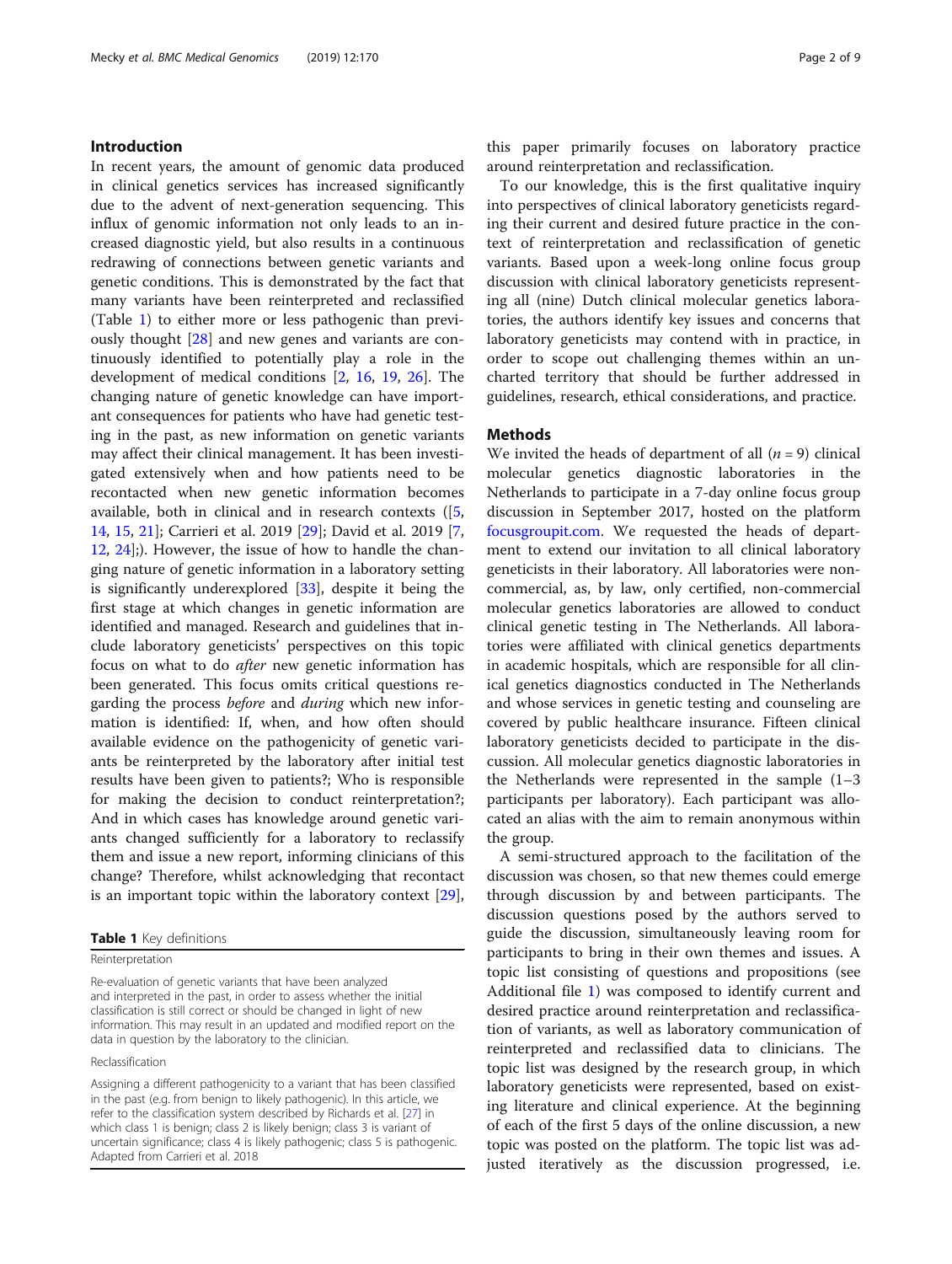<span id="page-2-0"></span>questions and propositions were adapted based on themes that came up in discussion on previous days.

Participants were invited to log in one or multiple times per day at their own convenience (asynchronous format), in order to respond to the questions posed and to each other's responses. In the final 2 days of the discussion, no new topics were posted and participants were encouraged to respond, if they had not yet done so, to previous topics or to continue on-going discussion. The discussion was moderated by JM, a medical anthropologist, who asked follow up questions to each response. One laboratory geneticist, TD, and one clinical geneticist, IL, who were not participants, followed the discussion and advised JM on moderation and follow-up questions. After 1 week, the forum was closed and each participant received a voucher worth €25.

Thematic analysis [\[6](#page-8-0)] was conducted inductively with the help of NVIVO software by QSR International (version 11), focusing on challenges regarding reinterpretation and reclassification. JM and LJ, a bioinformatician with a background in ethics, coded the data independently. Subsequently all coding was compared and discrepancies were discussed until agreement was reached. Citations included in this paper were translated from Dutch to English by JM and LJ.

In an effort to be of most use to broader academic, policy, guideline, and practice discussions regarding reinterpretation and reclassification, we combined the results and discussion sections. This allowed for direct reflection on the findings in the context of current literature available on reinterpretation and reclassification.

# Results and discussion

During the focus group discussion, participants described their current and desired practice, whilst identifying issues regarding reinterpretation and reclassification. Further challenges came to light through discrepant practices described by participants. Based on these accounts, the authors identified the following five challenges.

# Should active reinterpretation of variants be conducted by the laboratory as a routine practice?

Participants indicated that in current Dutch clinical genetics laboratory practice, reinterpretation mainly takes place reactively, i.e. in response to an event (Table 2). There is no routine practice in Dutch laboratories of actively reviewing the latest available evidence on variants. In terms of possible, future implementation of active, periodic reinterpretation, a distinction can be made between what is desirable and feasible laboratory practice.

# **Desirability**

Active, periodic reinterpretation of variants could be an important strategy for ensuring patients are alerted

# Table 2 Types of reinterpretation illustrated by fictional cases<sup>a</sup>

#### Reactive reinterpretation

The laboratory conducts reinterpretation of previously identified variants due to an external trigger. This can be a) a request from patient or clinician or b) identifying a previously classified variant in a new patient

Case a. Reactive reinterpretation upon request:

Ms. P's 10 year old child, A, has learning difficulties. A is referred to Dr. F, a clinical geneticist, and a genetic test is performed, identifying a variant of uncertain significance (VUS/class 3) in FOXP2. Dr. F discusses this result with Ms. P, explaining that a genetic variant has been identified that could possibly be the cause for A's learning difficulties, but could equally likely play no part. Dr. F recommends that Ms. P return to the clinic in a few years to enquire whether new information is available. Ms. P contacts Dr. F two years after the initial results, who in turn contacts the laboratory to inform about the current state of affairs regarding the FOXP2 VUS. The laboratory reinterprets the variant and informs Dr. F that the variant can now be reclassified as class 1 benign and therefore non-causal for A's symptoms.

Case b. Reactive reinterpretation upon identification of variant in new patient:

Mr. C is diagnosed with colorectal cancer and is referred for genetic testing. A likely pathogenic variant (LP/class 4) in MSH6 is identified. Three years later a different patient, Ms. L, unrelated to Mr. C, is referred to the clinic due to colorectal cancer. A genetic test is performed and the same MSH6 variant is identified. Review of the evidence now suggests it is a pathogenic (class 5) variant and the classification in Mr. C's case is also changed to pathogenic. A new report informing of this change is issued to Mr C's clinician.

#### Active reinterpretation

The laboratory initiates reinterpretation of previously identified variants, without an external trigger

#### Case c. Active reinterpretation:

A molecular genetics laboratory decides to biannually reinterpret all variants that are classified as VUS in their database. When new evidence is sufficient, these variants are reclassified and their new classification is registered in the laboratory's database. Clinicians whose patients have been identified to carry these variants are informed of the reclassifications. All patients whose genetic testing is conducted through this laboratory are informed of this policy at their clinical consultations.

<sup>a</sup>The fictional cases listed in this table were not used during the focus group discussion, but rather serve to clarify different possible reinterpretation scenarios for the purpose of this paper

to changing evidence surrounding genetic variants. Participants indicated that rare variants in particular are currently less likely to be reinterpreted, as the chance that they are detected in other patients is relatively small. One laboratory was investigating ways to implement active, periodic reinterpretation of all VUS in their in-house database. However, active, periodic reinterpretation was not unequivocally considered a desirable practice by participants; they expressed concerns whether such reinterpretation could be adequately understood and consented to by patients during the process of genetic counseling (see [Methods](#page-1-0)). Active reinterpretation of patient data was not seen by participants as a responsibility of the laboratory, as the laboratory's aim, similar to other medical fields, was seen as providing service at request, rather than actively initiating services.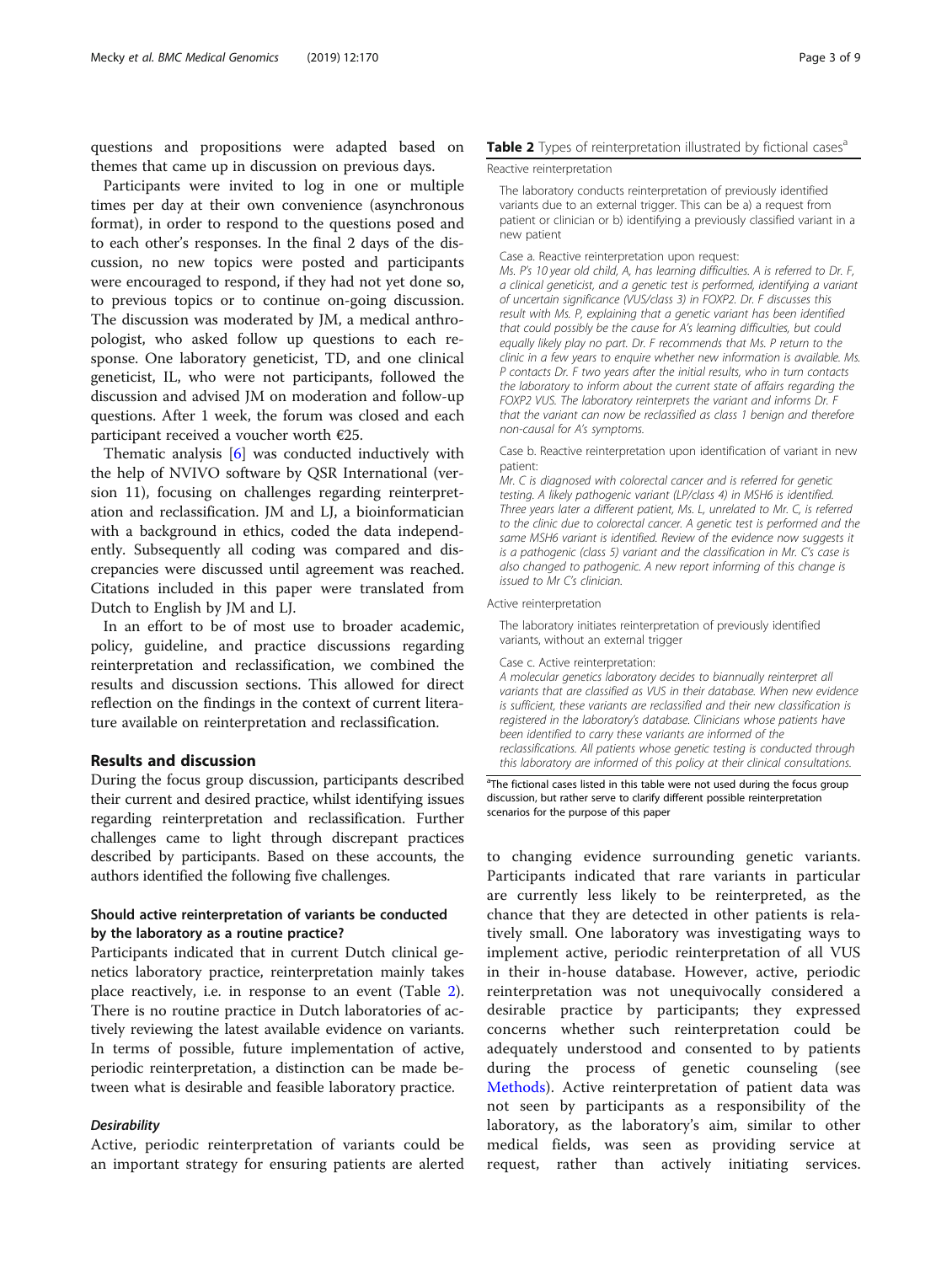Therefore the main responsibility to initiate reinterpretation of genetic data was considered to lie with patients (in tandem with their clinicians).

"We are service-oriented, in other words: at the request of the patient." (Participant 11) "In my opinion it's comparable to a doctor: they don't re-evaluate their pictures and files every year either to see if there is any new information. (Participant 3).

# Feasibility

In terms of feasibility, the main factor impeding active, periodic reinterpretation according to participants was work load. Such a procedure was currently deemed to be financially and logistically unachievable, as the process of reinterpretation was seen as laborious and unamenable to complete automation. Participants noted that since different conditions require different kinds of evidence to classify variants as either benign or pathogenic, combined with the fact that laboratory geneticists differed in what they considered as adequate evidence for (re) classification, automating reinterpretation and reclassification was considered challenging.

"As mentioned by many [others], automation is hard, because the correct application of data present in databases and literature is almost impossible to interpret in silico. For this, you'll always need humans." (Participant 2).

"Active [reinterpretation] of data is currently not feasible in terms of work [load]. ( …) Possibly, if [these processes] are more automated in the future, there will be more possibilities to do this (and to want [to do this])." (Participant 3)

Several guidelines indicate that laboratories do not have any responsibility to routinely reinterpret genetic data, so as not to be overloaded or compromised in other duties related to patient care [\[4,](#page-8-0) [18](#page-8-0)]. However, we propose that active, periodic reinterpretation does not necessarily need to be conceptualized in an all-or-nothing way: a middle ground may also be feasible. Actively reclassifying only those variants for which clear, new evidence is present regarding a pathogenic (or benign) effect could benefit some patients, without leading to extensive database and literature searches. In terms of bioinformatics, this would mean that the threshold to flag a variant for possible reclassification is set high. Commercial companies exist that provide active, periodic reclassification [[22](#page-8-0)]. Tools such as Inter-Var [[17](#page-8-0)], which use a formalized protocol, could possibly aid automation of the classification process. Furthermore, an infrastructure in which classifications and variant

frequencies are automatically shared between laboratories [[24](#page-8-0)], as well as an infrastructure to alert clinicians or laboratory geneticists to updated classifications, as discussed by Aronson et al. [[1](#page-8-0)], could aid management of reclassified variants. The field of artificial intelligence could offer interesting opportunities in this context. In terms of comparing genetics services to other medical services which tend to offer services at request, rather than actively initiating them, it is important to note that genetic data differs from most other kinds of medical data, as it is constant throughout a patient's life; only its analysis and interpretation changes. As the laboratory knows more about current variant classifications than clinicians, let alone patients  $[11]$  $[11]$  $[11]$ , it is important to explore to what degree laboratories could and should have systems in place for systematic reinterpretation. Many variants, especially relating to patients with rare diseases and patients from ancestries underrepresented in the genomic evidence base [[5\]](#page-8-0), are found infrequently on a global level. Importantly, not conducting active, periodic reinterpretation might result in an inequitable service where some patients more than others are left unaware of new evidence, thereby posing an injustice issue.

# How does reinterpretation initiated by the laboratory relate to patient expectations and consent?

Participants indicated that, in current Dutch laboratory practice, variant reinterpretation is initiated by laboratory geneticists during the analysis of new patients, without updated consent from previous patients with the same variants (Table [2](#page-2-0), case b). Concerns existed among laboratory geneticists regarding the autonomy of these patients, as well as the durability of consent. Even if the possibility of reinterpretation was discussed during initial counseling, participants felt unclear about patients' ability to fathom that consent regarding reinterpretation of their genetic information is given for an undetermined period of time. This may result in unexpected and possibly, in that moment, unwanted recontact.

"When the same VUS is detected in a new patient, it will routinely be evaluated again. The question whether patients desire [reinterpretation] does not play a role in my decision making. [ …] [Because] the patient is informed about this possibility and also gave consent. However, I do wonder if they realize that they can be contacted two years later." (Participant 9).

Concerns particularly existed regarding patient expectations, understanding, and wishes in discussions regarding active reinterpretation.

"Very rarely you have to send a corrected letter to the first patient, who thinks his/her [DNA] examination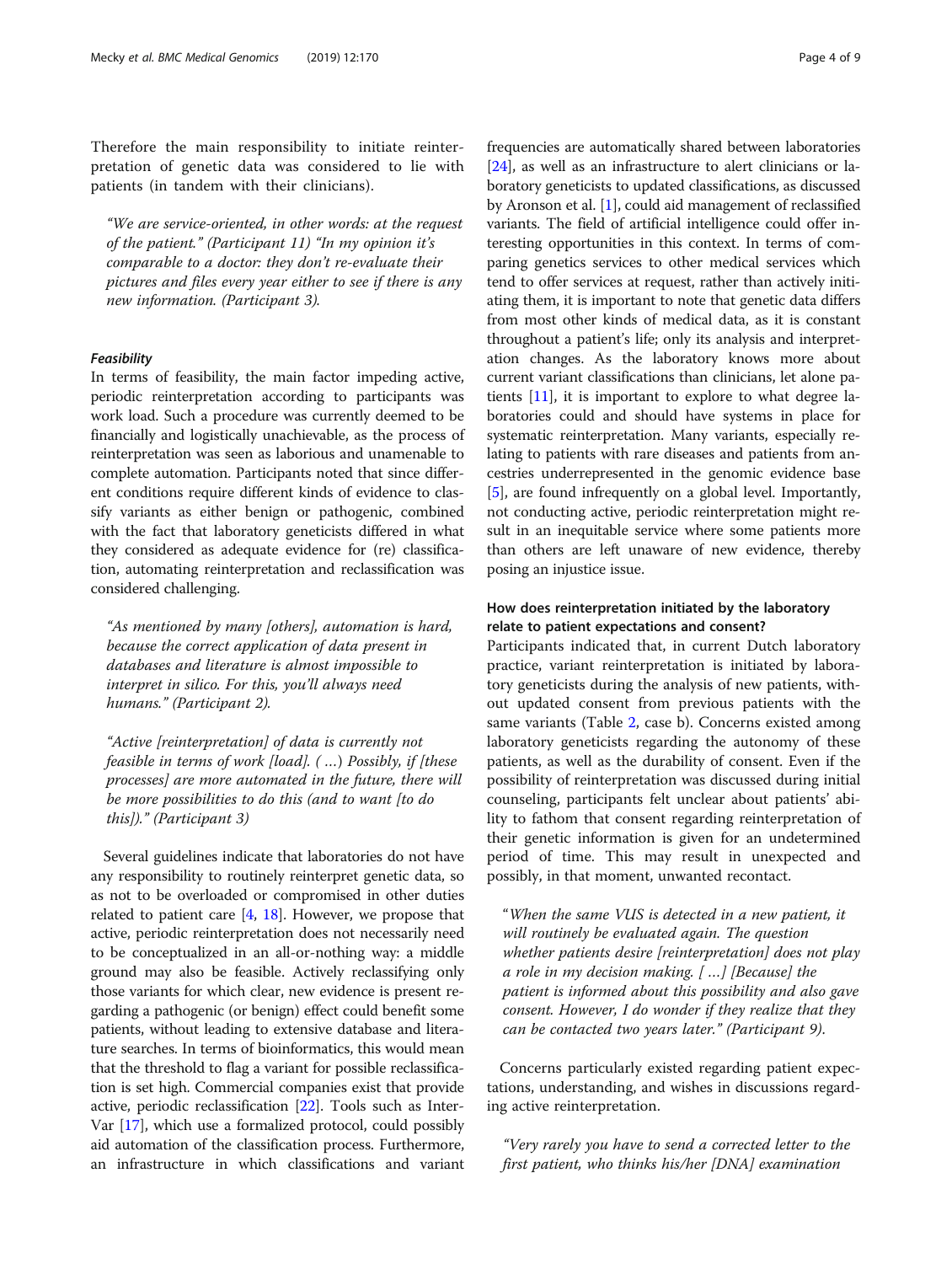has been concluded and often is not looking for [new information]. Therefore, you should not be doing this routinely for each detected variant." (Participant 6).

# "It seems to me that it's of main importance that the patient wants [active, routine reinterpretation]!" (Participant 9).

We pose that for laboratory geneticists, an important conceptual difference between active and reactive reinterpretation might be the generation of new information (active reinterpretation) versus reporting of information that has already been generated (reactive reinterpretation and reclassification following identification of a previously detected variant in a new patient). They may feel a stronger moral responsibility to act on information that has already been generated, as in the case of reactive reinterpretation following identification of a previously detected variant in a new patient, in comparison to the moral responsibility to take the initiative in generating new information. This may explain why more hesitance was expressed regarding respecting patient autonomy in the context of active reinterpretation in comparison with reactive reinterpretation. However, from the perspective of the patient, this conceptual difference may not exist. For the patient, being recontacted based on reactive reinterpretation initiated by the laboratory does not differ from being recontacted based on active reinterpretation initiated by the laboratory. Therefore, implementing active, periodic reinterpretation does not diverge from current practice, in terms of the possible negative consequence of unexpected recontact from a patient perspective, except that it would likely occur on a larger scale.

It is important not to alleviate the moral distress around patient autonomy as expressed by laboratory geneticists by automatically precluding active, periodic reinterpretation. Rather, these concerns should be addressed through empirical inquiry into what general patient expectations and understanding are regarding reinterpretation of their genetic data and through investigation of proper means of counseling and consent suitable for the genomic era. This could include dynamic consent, allowing patients to halt or continue active reinterpretation of their data at their preference; a larger emphasis during pre- and post-test counseling on the possibility of change in genetic knowledge and its implications for (family) medical management; and the exploration of technological infrastructures that allow the possibility, if desired by patients, of not reinterpreting or reclassifying their data. Particularly, an important question is whether it is good practice to give patients the opportunity to broadly opt out of potentially medically actionable information, as this is a complex decision regarding information that cannot be envisaged accurately by patients at the time. A potential additional problem with this approach is that different family members carrying the same variant(s) might then give different kinds of consent, leading to new reports being issued for some family members in case of variant reclassification, but not for others. This may give rise to difficult and tense family situations, as well as different medical treatment and screening protocols within one family, begging the question whether patient choice in this context is feasible and desirable in practice.

# When should reinterpreted data be considered clinically significant and communicated from laboratory to clinician?

Participants pointed out that when patients and their clinicians ask a laboratory for reinterpretation of a previously reported variant, the laboratory communicates any new information or lack thereof to the clinician of the patient in question.

In contrast, participants indicated that when a variant is reclassified without prior inquiry by a patient or their clinician (e.g. when the variant is found in a new patient and reclassified for all individuals carrying this variant), communication of this new information from laboratory to clinician does not occur by default. Whether a reclassification potentially affects a patient's (or their family's) clinical management, i.e. its clinical significance, is the underlying principle of Dutch laboratories' practices and decisions related to recontacting clinicians. Our focus group discussion suggests that laboratory geneticists might often feel the clinician is responsible for establishing which reclassified variants are clinically significant enough to warrant recontact.

"Communicating [reclassified variants] to the clinician seems to me  $[$ ...] to precede over the clarity of medical relevance. The latter is namely the eventual responsibility of the medical specialist." (Participant 9).

In practice, however, laboratory geneticists also make decisions on this matter by deciding which reclassifications are of clinical significance and therefore need to be communicated to clinicians. Despite absence of formal policy, participants indicated that it is standard practice to communicate the following reclassifications to clinicians, in case reinterpretation took place without request by patient or clinician: any variant that is upgraded to (likely) pathogenic (e.g. likely benign to likely pathogenic), as well as (likely) pathogenic variants that are downgraded (e.g. pathogenic to VUS) (Table [3](#page-5-0)). An exception constitutes pathogenic variants that are downgraded to likely pathogenic. Often, these reclassifications are not reported to clinicians, as they are not expected to affect clinical management. However, practice differs most significantly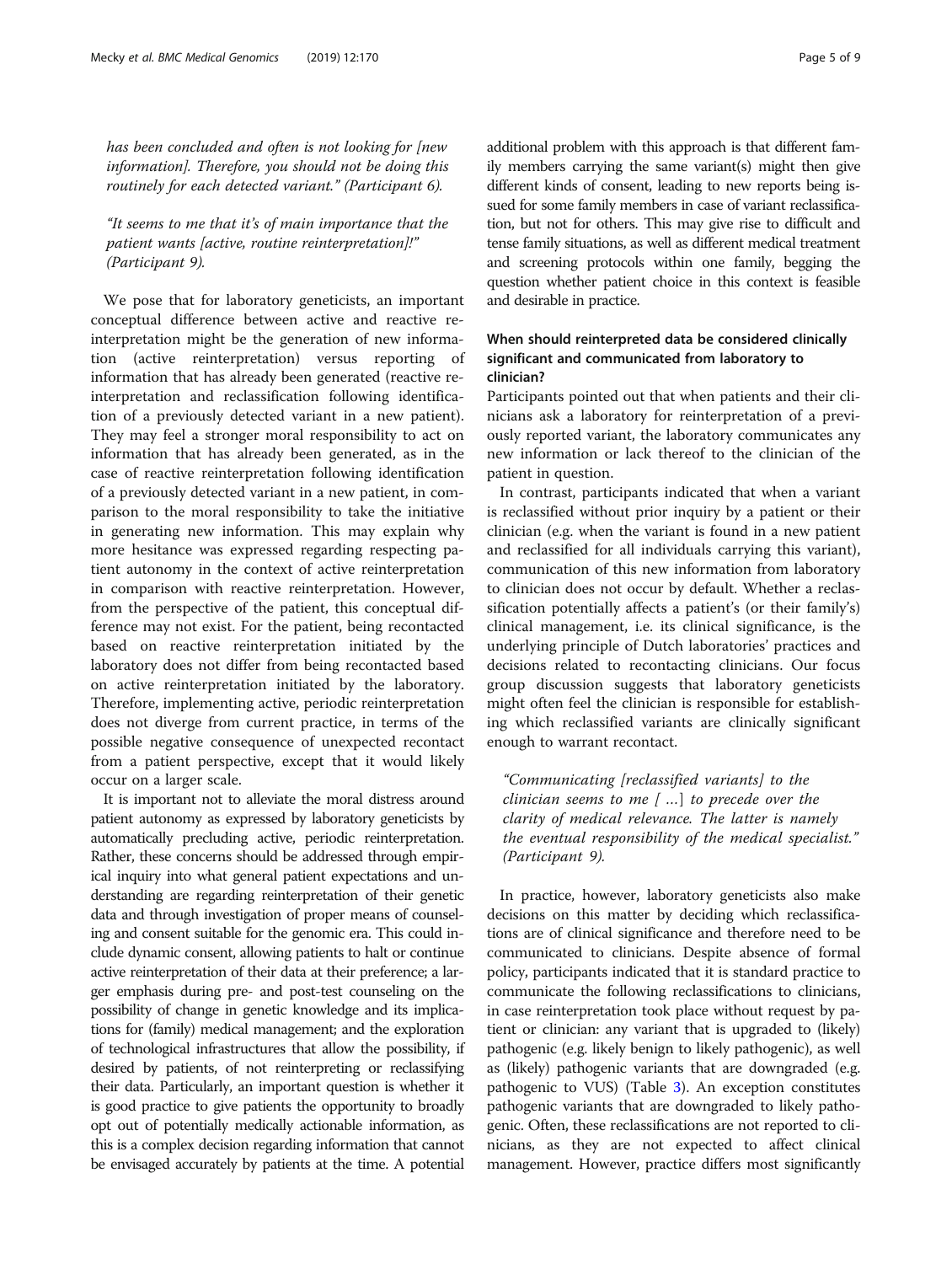<span id="page-5-0"></span>Table 3 Current practice in communication of reclassified variants from laboratory to clinician

|                        |         | Reclassificatsion |            |                |            |            |
|------------------------|---------|-------------------|------------|----------------|------------|------------|
|                        |         | B (1)             | LB(2)      | VUS (3) LP (4) |            | P(5)       |
| Initial classification | B(1)    |                   | NO         | Varies         | <b>YFS</b> | <b>YFS</b> |
|                        | LB(2)   | NO.               |            | Varies         | <b>YFS</b> | <b>YFS</b> |
|                        | VUS (3) | Varies            | Varies     |                | <b>YFS</b> | <b>YFS</b> |
|                        | LP(4)   | YES               | <b>YFS</b> | <b>YFS</b>     |            | <b>YFS</b> |
|                        | P (5)   | YFS.              | YES        | <b>YFS</b>     | Varies     |            |

Variants are shown with their initial classification and after reclassification, ranging from class 1 to class 5 (representing benign, likely benign, variant of uncertain significance, likely pathogenic, and pathogenic)

Yes - This type of reclassification is communicated from laboratory to clinician No - This type of reclassification is not communicated from laboratory to clinician

Varies - Communication of this type of reclassification from laboratory to clinician varies between laboratory geneticists

for VUS that are downgraded to (likely) benign or vice versa: some laboratory geneticists do, whilst others do not communicate these reclassifications to clinicians, as laboratory geneticists differ in whether they consider these reclassifications as clinically significant.

Some laboratory geneticists argued that when a VUS is reclassified to a benign or likely benign variant, this does not merit recontact with the referring clinician, as it would not affect patients' medical management. This is in line with ACMG recommendations that VUS should not be used in clinical decision-making [\[27](#page-8-0)]. However, one participant observed that clinicians often communicate VUS to patients as possibly causative of their clinical symptoms, when they are detected and reported in the original laboratory report.

"In case of a reclassification from  $(...)$  [class] 3 to  $2/1$ , in principle no [new lab report] will follow, because it doesn't change [clinical] management." (Participant 8).

"I do report a reclassification from [class] 3 to 1/2 [to the referring clinician] in case I come across it. It really depends on the condition. I can imagine that for onco [genetics], for example, it won't change [clinical] management, but for many other conditions a class 3 [variant] is often counseled as possibly causative. If you then know for certain that it's not pathogenic, I think you can report it." (Participant 7).

Vos et al. [[34\]](#page-8-0) and Solomon et al. [[31\]](#page-8-0), among others, have documented the degree to which detected VUS that are communicated to patients as potentially causative of their phenotype can have a significant emotional impact on patients and their families. Furthermore, in some cases, a VUS might be tracked within families to see whether it segregates with the clinical phenotype. Therefore, we suggest that VUS cannot be seen as

entities outside of clinical decision-making. In some cases, such as when VUS have previously been communicated to patients as highly suspicious in causing their symptoms, it may be important for the laboratory to report down-classifications of VUS to clinicians. As such, we propose that down-classifications of VUS should not be excluded by default, in contrast to what Chisholm et al. [\[9](#page-8-0)] suggest with their proposed workflow for reinterpretation of variants.

# Should reinterpretation, reanalysis or a new test be conducted?

In certain cases, participants believed that reanalysis may prove to be diagnostically more effective than reinterpretation. Reanalysis involves using a patient's existing raw data (that has been generated as a result of genetic sequencing in the past, e.g. whole exome sequencing) in order to analyze all genes currently associated with the patient's condition or symptoms, without having to conduct a new genetic test. This includes genes that were not analyzed previously, as a connection with the patient's condition was not known at the time. Approaches that include novel associated genes have demonstrated the potential to increase diagnostic yield ([\[30](#page-8-0)]; Wright et al., [\[35](#page-8-0)]). Furthermore, updated workflows and changes in resources (e.g. utilization of a new reference genome [\[10](#page-8-0)] or the addition of CNV detection [[25\]](#page-8-0)) can sometimes identify variants that previously went unnoticed. In light of fast-changing techniques, improved coverage, decreasing costs, and growing knowledge, it might even be more efficient to request a completely new test (i.e. resequencing of DNA), based on the latest laboratory and analysis standards, rather than performing reinterpretation or reanalysis of existing data.

"I believe that the patient (in consultation with the clinician) can actively request [reinterpretation], and, in my opinion, in the future, this could [change to] performing a completely new test, instead of reconsidering old data." (Participant 11).

Therefore, we recommend that the discussion on reinterpretation in case no genetic diagnosis was made includes the comparison in (cost) efficiency between reinterpretation of previously detected variants, reanalysis of existing data, and redoing genetic tests (i.e. resequencing) based on the latest technologies. To better determine which genes are of interest for reanalysis or a new test, laboratories need to have optimal, recently updated information regarding patient and family phenotypes. For this, continuous feedback is needed from clinicians and patients. Currently, delivery of phenotypic information to the laboratory is considered too brief and unsystematic to reach this goal. Presently, no digital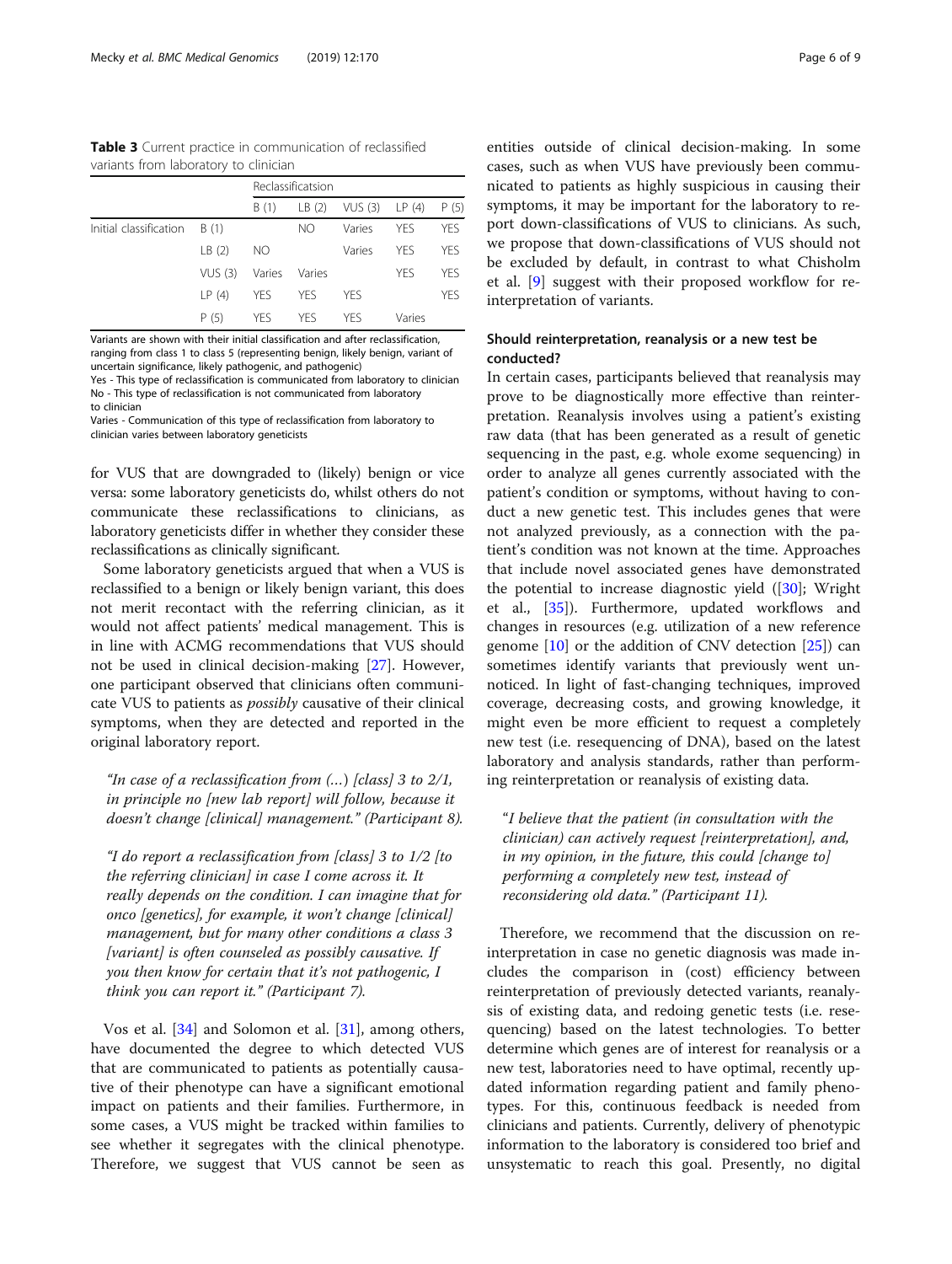systems are in place to aid in the continuous updating of phenotypic data, before, during, or after the (initial) test. Electronic patient records could help update patient and family phenotypes in a standardized manner, for instance using Human Phenotype Ontology (HPO) or SNOMED CT terminology. Personal health records, which enable patients to digitally manage and update their own medical and family data, could also serve as an important tool in this context [\[3](#page-8-0)].

# How are reclassifications perceived and how might this affect laboratory practice?

A final topic raised during the focus group discussion that warrants further investigation in future research is how reclassifications are perceived by laboratory geneticists. For example, are they viewed as the correction of an error that was made in the initial classification or merely as inevitable progression of knowledge? The way reclassifications are perceived may shape the actions taken by laboratory geneticists and their (legal) responsibilities regarding reinterpretation and reclassification of variants. For instance, the degree to which laboratory geneticists need to keep up with evolving evidence on variants within scientific literature.

"If the classification is downgraded, then immediate contact (…) must be sought with the referring clinician, because it possibly concerns a calamity, comparable to entirely missing a mutation. (…) I [mean] downgrading of [a class] 5 [variant to a class] 3 [variant]. Of course, [downgrading of a class] 3 [variant to a class]  $1$  [variant] is not a calamity but rather an insight. [ …] When you miss a mutation, you have made an error, and [this is] also [the case] when you classify [a variant] too high." (Participant 8).

A United States court case (Williams vs Quest/ Athena<sup>1</sup>), currently in progress, illustrates this issue. Here, a mother (Williams) claims that a genetic misclassification led doctors to administer a pharmaceutical treatment that worsened her son's condition and caused his death (aged 2, due to an epileptic seizure). A genetic test had been performed in 2007 which had identified a variant in SCN1A, a gene implicated in Dravet syndrome. The variant was classified by the laboratory as a VUS and therefore did not affect clinical-decision making by the boy's clinicians. Two research papers, available publicly at the time of the laboratory report, already stated that this presumed VUS was probably a pathogenic variant. In 2015, the laboratory issued a new report with the variant reclassified as known to be disease causing. The prosecution argues that the initial report contained a mistaken classification and that had this variant been "correctly" classified in 2007, thereby pointing to the diagnosis of Dravet syndrome, different medication would have been given to the child and the fatal seizure would not have occurred [\[13\]](#page-8-0). This case raises important questions in the context of variant reclassification. Are reclassifications a correction of a previously made mistake (i.e. the initial classification) in some cases and should laboratory geneticists be held liable for making it, if the knowledge suggesting an alternate classification was available at first interpretation or even afterwards?

A factor complicating the question of error, such as in the Williams vs Quest/Athena case, is that there is no gold standard regarding what is considered to be enough evidence for an initial classification or for a reclassification. It is not simply a question of whether the evidence for making a certain classification was there and whether it was adequately taken into account. As discussed earlier ([Introduction](#page-1-0)), the amount of evidence needed differs for different conditions and variant types, and what is considered sufficient evidence for a certain variant classification differs between laboratory geneticists. As such, it may be difficult to establish at what point the act of making an initial classification should stray into the territory of error.

Yet, some reclassifications may more likely be considered by laboratory geneticists as the correction of an error in initial classification than others. In the public database ClinVar, variants that used to have a seemingly clear pathogenic or benign classification are currently reclassified or conflicting interpretations are mentioned [[20,](#page-8-0) [28](#page-8-0)]. This means that in rare cases it is possible that during reinterpretation, pathogenic variants are reclassified to for instance VUS. When a result is initially reported to be pathogenic, reclassification means that confidence regarding its pathogenicity had been unwarranted. Whereas when a result is reported as a VUS, it is implicit that there is currently not sufficient evidence available, but that additional evidence may be obtained in the future, thereby inherently subjecting this variant to possible future reclassification.

We suggest that, rather than considering pathogenic down-classifications or benign up-classifications as constituting an event that was not supposed to happen (i.e. an error), perhaps an increase in awareness is needed that classifications are not necessarily as fixed as they might seem. Currently, this awareness mainly exists for VUS: VUS are expected to change at some point in the future. However, almost all variants are continuously subject to reinterpretation and reclassification. When

<sup>&</sup>lt;sup>1</sup>The authors do not aim to express any statements or opinions regarding this individual case. Many of its details are inaccessible to the public and more issues are involved in this case than are discussed in this paper. The case is strictly used to highlight the significance and complexity of certain questions regarding reclassification in practice and to stimulate discussion.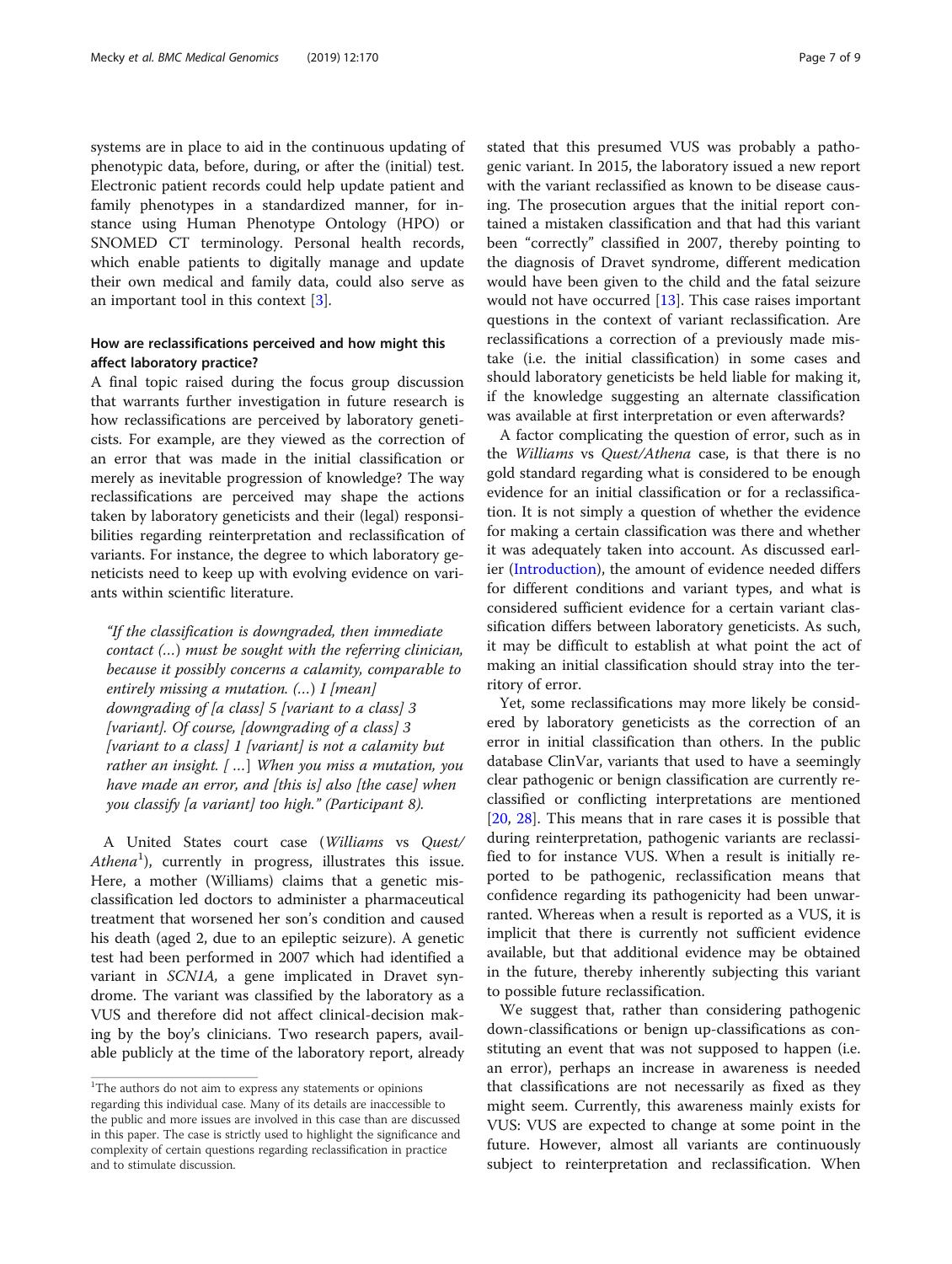<span id="page-7-0"></span>considering trends on reclassification, it has been shown that progression of information on variants often leads to a shift towards conflicting interpretations of pathogenicity, rather than to more clear and correct classifications [\[28](#page-8-0)]. This emphasizes the argument that both initial and reclassifications should be inherently considered as subject to possible change. This does not imply, however, that clinical decisions such as initiating cascade family screening on presumed pathogenic variants should be abolished, based on the argument that one cannot be fully certain that these variants are as pathogenic as we currently think they are. Rather, both healthcare professionals and patients need to be cognizant that evolving knowledge is intrinsic to genetics and that, therefore, changes in a patient's diagnosis or genetic risk profile are a possibility with increasing knowledge.

# Conclusion

For professionals within clinical genetics laboratories, challenges exist concerning the daily practice of reinterpretation and reclassification of genetic variants, as well as its downstream effects, such as issuing new reports to relevant clinicians. Based on issues noted by representatives from all (nine) Dutch clinical molecular genetics diagnostic laboratories, discrepant practices between laboratory geneticists, and current literature, we have formulated and discussed five challenging questions for daily laboratory practice that need to be addressed in the process of creating and refining guidelines: 1) Should active reinterpretation of variants be conducted by the laboratory as a routine practice?; 2) How does reinterpretation initiated by the laboratory relate to patient expectations and consent?; 3) When should reinterpreted data be considered clinically significant and communicated from laboratory to clinician?; 4) Should reinterpretation, reanalysis or a new test be conducted?; 5) How are reclassifications perceived and how might this affect laboratory practice?

This study shows the importance of looking at laboratory practice and perceptions to identify relevant input for policy and guideline discussions, as well as future research, in the context of managing the changing nature of genetic data. The laboratories in our study reinterpret genetic variants reactively, mainly due to a request by a clinician or upon identification of a previously classified variant in a new patient. This is in line with international guidelines that place no responsibility on laboratories to actively reinterpret genetic data  $[4, 18]$  $[4, 18]$  $[4, 18]$ . However, in practice, the topic of how active the laboratory's role should be in initiating reinterpretation of genetic information and what this would imply for discussions on patient autonomy appeared to be a salient one for laboratory geneticists, with differing opinions on desirability and one laboratory investigating how to implement active, periodic reinterpretation in their practice. Furthermore, our study demonstrates that laboratory geneticists are concerned with the efficacy of patient consent procedures, the emotional effect reclassifications (e.g. VUS down-classifications) might have on patients, and what is defined as clinically significant data; issues that have traditionally been attributed to and investigated within the realm of clinicians and patients. Understanding these concerns as they occur in laboratory practice provides important context for creating and implementing policies, not only around reinterpretation, but also its downstream effects, such as recontacting patients.

This study has a number of important limitations. This study was carried out with participants from the Netherlands and in non-commercial, diagnostic laboratories only, as commercial laboratories are not certified to conduct clinical genetic testing in The Netherlands. It would be interesting to see whether a study with participants from different contexts, such as a commercial laboratory setting or other countries, would yield additional themes and issues.

#### Supplementary information

Supplementary information accompanies this paper at [https://doi.org/10.](https://doi.org/10.1186/s12920-019-0612-6) [1186/s12920-019-0612-6.](https://doi.org/10.1186/s12920-019-0612-6)

Additional file 1. Topic quide used for online focus group discussion with Dutch clinical laboratory geneticists.

#### Abbreviations

B: Benign; LB: Likely Benign; LP: Likely Pathogenic; P: Pathogenic; VUS: Variant of Uncertain Significance

#### Acknowledgements

We thank the Dutch genomics laboratories and the focus group participants for their important contribution. This paper was supported by the Brocher Foundation in Hermance, Switzerland.

#### Authors' contributions

IL, JM, MP, and AH designed the topic guide for the study. JM organized and moderated the focus group discussion, advised by IL and TD. JM and LJ, joint first authors of this paper, analysed the data. JM and LJ had regular meetings with IL, MP, KL, AF, and AL to discuss the analysis and conclusions based on raw data from the study. All authors approved the submitted manuscript.

#### Funding

The study was funded by the Department of Clinical Genetics at the University Medical Centre Groningen. The funding body played no role in the design of the study and collection, analysis, and interpretation of data and in writing the manuscript.

#### Availability of data and materials

The dataset generated and analysed during the current study is not publicly available as consent was not sought from participants to publicize the full transcript of the online focus group discussion. In case of expressed interest in the dataset, the authors will contact participants in order to ask for their permission to share the dataset. Upon participants' consent, the dataset will be made available to the requesting party.

## Ethics approval and consent to participate

This study was approved by the Medical Ethics Committee at the University of Groningen. Participants electronically consented to taking part in the research, with the prospect of publication of data obtained during the study. Prior to the research, participants were informed what participating in the research would entail and how its data would be used by means of an information sheet. Subsequently, on the online platform that hosted our